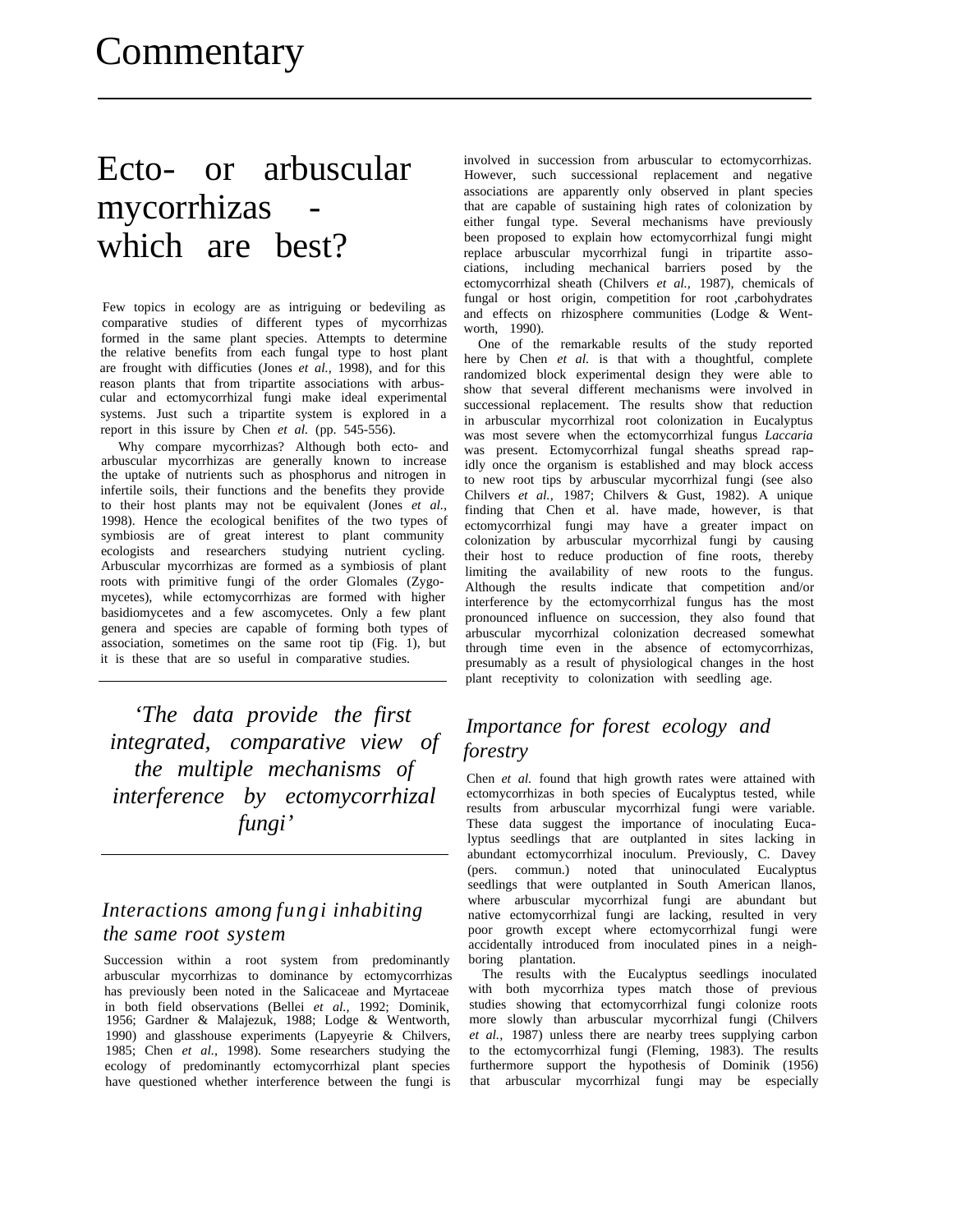

**Fig. 1.** A dual ecto- and arbuscular mycorrhiza in *Populus deltoides.* They hyphae of the funi are bright white. The ectomycorrhizal fungus is visible in the mantle covering they mycorrhiza tip and the Hartig net between the apical host-root cortex cells. The large-diameter hypha on the surface near the base of the mycorrhiza belongs to an arbuscular mycorrhizal fungus, and the white area below the ectomycorhizal mantel nearby contains arbuscles (highly branched, intracellular hyphae for nutrient exchange) of the arbuscular mycorrhizal fungus. The rounded bright structures elsewhere in the cortex are spores and vesicles (storage structures of the arbuscular endomycorrhizal fungus.

important in seedling establishment of colonizing plant species that are also hosts for ectomycorrhizal fungi. Although ectomycorrhizas have previously been shown to stimulate growth of *Eucalyptus* in infertile soils, reports of arbuscular mycorrhizal effects on *Eucalyptus* have been ambiguous (Jasper & Davey, 1993; Adjoud *et al.,* 1996). Through careful experimental design involving two *Eucalyptus* species *(E. globulus* and *E. urophylla),* two levels of P and three selected arbuscular mycorrhizal fungi for inoculum, Chen *et al.* stimulated the greatest growth rates in *E. globulus* in the low P treatment when it was inoculated both with the ectomycorrhixal fungus *Laccaria* and arbuscular mycorrhizal fungi. These results suggest that the additive beneficial effects from insuring simultaneous colonization by the two types of fungi could be useful for the establishment of commerical timber species in adverse sites. Commercially important trees that form tripartite associations included *Eucalyptus, Acacia, Casuarina* and *Populus* (Brundrett et al., 1996).

In contrast to the results with *E. globulus* arbuscular mycorrhizal fungi did not confer any additional growth benifts to *E. urophylla* plants colonized by the ectomycorrhizal fungus *Laccaria.* In *E. urophylla,* however, one arbuscular mycorrhizal fungus (an *Acaulospora* strain) produced a growth response nearly equal to that of *Laccaria* when inoculated alone, while the other two arbuscular types stimulated growth to a much lesser extent. These results show that careful matching of host and fungal species (and genotype) are needed to obtain the best results.

#### *Summary*

The data reported by Chen *et al.* in this issue provided the first integrated, comparative view of the multiple mechanisms of interference by ectomycorrhizal fungi, together with innate changes in host plant physiology with age that are responsible for succession from arbuscular- to ectomycorrrhizal dominant symbiosis in plant form both types of mycorrhizas. Their results also underscore the

complexities involved in tripartite mycorrhizal systems, including the variable responses to different host and fungal species combinations. Thus, while ectomycorrhizal fungi generally produced a high growth rate response in both species of *Euculyptus* tested, results from one set of experiments cannot necessarily be used to predict the response of a different set of interacting plant and fungal symbionts.

#### D. J. **LODGE**

Center for Forest Mycology Research, USDA Forest Service, Forest Products Lab, Luquillo, PR 00773-1 377, USA (tel + 1 809 888 3801 ; fax + 1 787889 7477; e-mail djlodge@coqui.net).

#### **ACKNOWLEDGEMENTS**

The Forest Products Lab in Wisconsin is maintained in cooperation with the University of Wisconsin, while the lab in Puerto Rico is maintained in cooperation with the USDA-Forest Service International Institute for Tropical Forest,ry. This Commentary was written by a US Government Employee on official time, and it is therefore in the public domain and not subject to copyright.

#### REFERENCES

- Adjoud D, Plenchette C, Halli-Hargas R. 1996. Response of 11 Eucalyptus species to inoculation with three arbuscular mycorrhizal fungi. Mycorrhiza 6: 129-135.
- Bellei MM, Garbaye J, Gil M. 1992. Mycorrhizal succession in young Eucalyptus viminalis plantations in Santa Catarina (south Brazil). Forest Ecology and Management 54: 205-213.
- Brundrett M, Bougher N, Dell B, Grove T, Malajczuk N. 1996. Working with mycorrhizas in forestry and agriculture. ACIAR Monograph 32. Canberra, Australia: ACIAR.
- Chen YL, Gong MQ, Wang FZ, Chen Y, Brundrett M, Dell B. 1998. Growth promotion and nutrient uptake of Eucalyptus urophylla co-inoculated with Glomus and Pisolithus isolates. In: Kakkiwa J, ed. Proceedings of BIO-REFOR'97 workshop on rehabilitation of tropical forests. Queensland, Australia: 153-155.
- Chen YL, Brundrett MC, Dell B. 2000. Effects of ectomycorrhizas and vesicular-arbuscular mycorrhizas, alone and in competition, on root colonization and growth of Eucalyptus globulus and E. urophylla. New Phytologist 146: 545-556.
- Chilvers GA, Gust LW. 1982. Comparisons between the growth rates of mycorrhizas, uninfected roots and a mycorrhizal fungus of Eucalyptus st-johnii R. T. Bak. New Phytologist 91: 453-466.
- Chilvers GA, Lapeyrie FF, Horan DP. 1987. Ectomycorrhizal vs endomycorrhizal fungi within the same root system. New Phytologist 107: 441-448.
- Dominik T. 1956. Mycotrophy of poplars in their natural associations in Poland. Roczniki Nauk Lešnych 14: 247-266.
- Fleming LV. 1983. Succession of mycorrhizal fungi on birch: infection of seedlings planted around mature trees. Plant & Soil  $71:263 - 267.$
- Gardner JH, Malajczuk N. 1988. Recolonisation of rehabilitated bauxite mine sites in Western Australia by mycorrhizal fungi. Forest Ecology and Management 24: 27-42.
- Jasper DA, Davy JA. 1993. Root characteristics of native plant species in relation to the benefit of mycorrhizal colonization for phosphorus uptake. In: Barrow HJ, ed. Plant nutrition from genetic engineering to field practice. Dordrect, The Netherlands: Kluwer Academic Publishers, 323-326.
- Jones MD, Durall DM, Tinker PB. 1998. A comparison of arbuscular and ectomycorrhizal Eucalyptus coccifera: growth response, phosphorus uptake efficiency and external hyphal production. New Phytologist 140: 125-134.
- Lapyeyrie FF, Chilvers GA. 1985. An endomycorrhizaectomycorrhiza succession associated with enhanced growth of Eucalyptus dumosa seedlings planted in a calcareous soil. New Phytologist 100: 93-104.
- Lodge DJ, Wentworth TR. 1990. Negative associations among VA-mycorrhizal fungi and some ectomycorrizal fungi inhabiting the same root system. Oikos 57: 347-356.